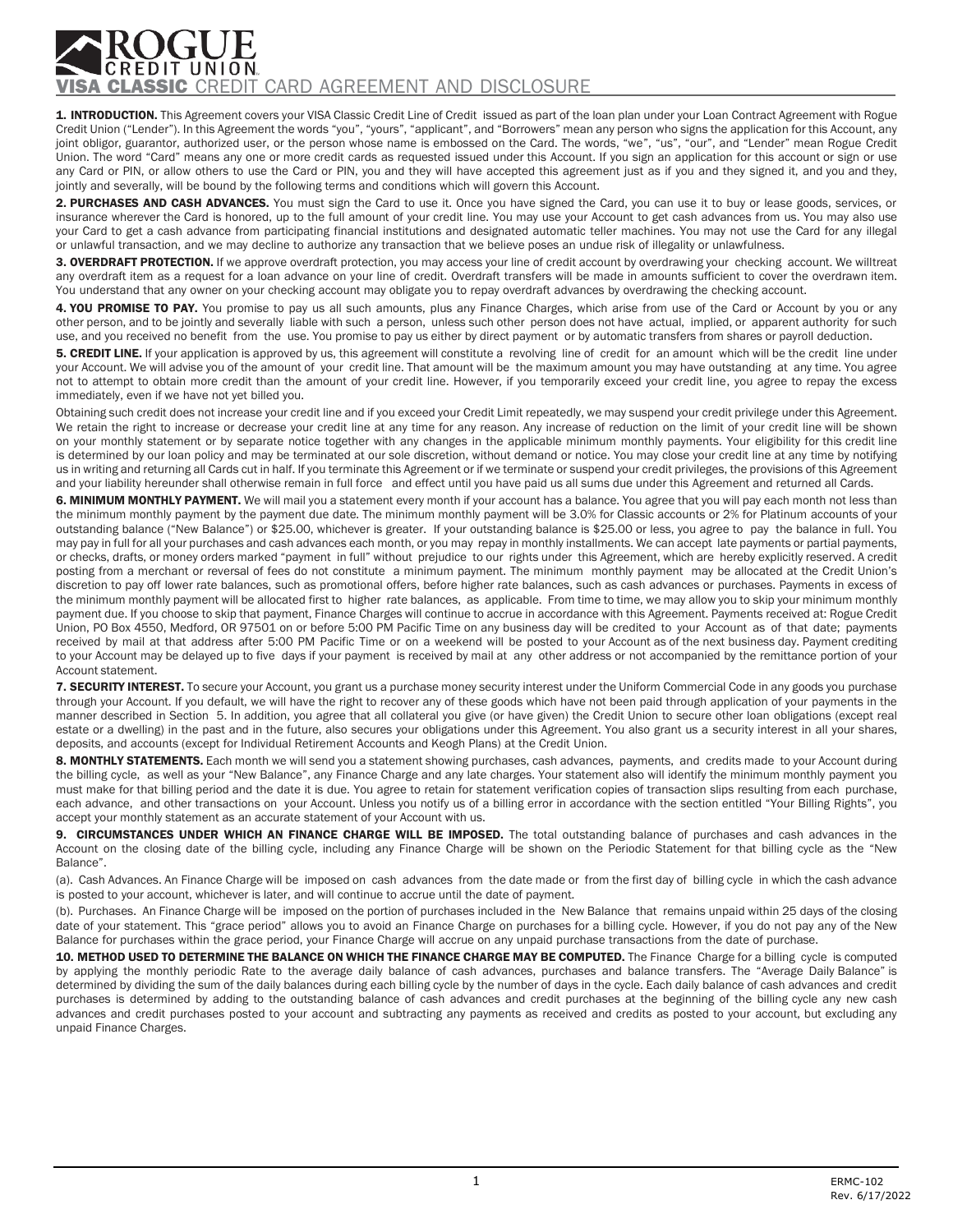11. METHOD OF DETERMINING THE AMOUNT OF FINANCE CHARGE. Any Finance Charge shown on your monthly statement is determined as follows: We figure the Finance Charge on your Account by applying the Periodic Rate to the "Average Daily Balance" of your Account.

12. PERIODIC RATE AND CORRESPONDING ANNUAL PERCENTAGE RATE. The Periodic Rate and corresponding Annual Percentage Rate that is used to compute the Finance Charge is variable. The Annual Percentage Rate is based on an index which is the highest Wall Street Prime Rate as of the last day of the month as published in The Wall Street Journal (Western Edition) from time to time. To determine the Annual Percentage Rate, we add a margin to the index. The amount of the margin depends on the type of account, your credit profile, and other factors we deem appropriate. The margin applicable to your account will be provided to you at the time of opening your card. The Annual Percentage Rate is divided by 12 to obtain the periodic rate. The rate can change monthly effective the first day of the billing cycle. Any increase or decrease in the Annual Percentage Rate will affect the number of monthly payments you may have to make. The initial periodic rate and Annual Percentage Rate will be provided to you with your Card.

## 13. CONDITIONS UNDER WHICH OTHER CHARGES MAY BE IMPOSED.

a. Returned Check Charge. A \$25.00 charge will be made when a check submitted by you for payment on an account is returned to us, regardless of the reason.

b. Research and Copying. If you ask us to examine your account or provide copies of documents, except in resolution of a billing error, we may charge you \$5.00 for each copy.

c. Late Fee. If any payment is past due for a period of 10 days, a late fee will be added to your account. The late fee will equal \$25.00.

d. Replacement Card Fee. A \$5.00 charge per card may be imposed for each additional or replacement card you request.

e. Additional PIN Fee. A \$2.00 charge per personal identification number (PIN) may be imposed for each additional PIN you request.

f. Attorney's Fee. We may impose the following fees and charges on your Account. If you default on any part of this Agreement, you agree to pay us all costs to collect your Account, including court costs and reasonable attorney fees whether or not there is a lawsuit, and fees on any appeal and fees for bankruptcy proceedings, appeals and any post-judgment collection services, if applicable.

14. CONDITIONS OF CARD USE. The use of your Card and account are subject to the following conditions:

a. Ownership of Cards. Any Card or other credit instrument or device which we supply you is our property and must be returned to us or to any person whom we authorize to act as our agent, or to any person who is authorized to honor the Card, immediately according to instructions. The Card may be repossessed at any time in our sole discretion without demand or notice. You cannot transfer your Card or Account to another person.

b. Honoring the Card. Neither we nor merchants authorized to honor the Card will be responsible for the failure or refusal to honor the Card or any other credit instrument or device we supply you. If a merchant agrees to give you a refund or adjustment, you agree to accept a credit to your Account in lieu of acash refund.

c. Currency Conversions/Foreign Transaction Fee. Purchase and cash advances made in foreign countries will be billed to you in U.S. dollars. The currency conversion rate for international transactions as established by VISA International, Inc. is a rate selected by VISA from the range of rates available in wholesale currency markets for the applicable central processing date which rate may vary from the rate VISA itself receives, or the government-mandated rate in effect for the applicable central processing date. In addition, you will be charged a Foreign Transaction Fee of up to 1% of the transaction amount for any card transaction made in a foreign country.

d. Notices and Payments. All notices will be sent to your address as shown in the application. You agree to advise us promptly if you change your mailing address. All payments should be mailed to us at the remittance address shown on your monthly statements. Payments received at that address will be credited to your account as of the date received.

e. Personal Identification Number. We will issue you a Personal Identification Number (PIN) for use with your Card at VISA NET automatic teller machines (ATM's). These numbers are issued to you for your security purposes. These numbers are confidential and should not e disclosed to third parties. You are responsible for safekeeping your PIN. You agree not to disclose or otherwise make available your PIN to anyone not authorized to sign on your Accounts. To keep your Account secure, please do not write your PIN on your Card or keep it in the same place as your Card.

15. DEFAULT. You will be in default under this Agreement if any of the following occur: (a) Any minimum monthly payment is not made when due; (b) You become insolvent, bankrupt, or you die; (c) You violate any part of this Agreement, or any other agreement with us; (d) If we reasonably deem ourselves insecure or your credit line; or (e) You make any false or misleading statements on a credit application to the Credit Union. We will notify you in writing of any such action as soon as practical if it occurs. Upon default, we may declare the entire unpaid balance immediately due and payable, and you agree to pay that amount plus any attorney fees and costs incurred by us. We can delay enforcing any right under this Agreement without losing that right or any other right.

16.GOVERNING LAW. This Agreement will not take effect until it is approved by us. This Agreement shall be governed by the laws of the State of Oregon.

17. LOSS OR THEFT OF CREDIT CARD. You agree to notify us immediately, orally or in writing, at Rogue Credit Union, PO Box 4550, Medford, OR 97501, or telephone (541) 8587328 (after hours you may call 1(800) 682-6075 of the loss, theft, or unauthorized use of your Credit Card. If you notify us of your lost or stolen Credit Card you may not be liable for any losses. This liability exclusion will apply provided you were not grossly negligent or fraudulent in handling your credit card; otherwise your liability for unauthorized VISA Credit Card transactions may be up to \$50.00.

18. CREDIT INFORMATION/FINANCIAL STATEMENTS. You authorize us to release information to others (e.g. credit bureaus, merchants, and other financial institutions) regarding the status and history of your credit line. You agree to provide us, at any time we deem necessary, with a current financial statement and/or a new credit application upon request. We may investigate your credit directly or through a credit reporting agency.

19. ACKNOWLEDGMENT AND AMENDMENTS. You understand and agree to the terms and conditions in this Agreement, and the Fair Credit Billing Notice made a part hereof. You also understand and agree that you may be subject to other agreements with us regarding transfer instruments or access devices which may access your credit lime. We reserve the right to amend the terms of this Agreement at anytime as permitted by and subject to any limitations and notice requirements of applicable law.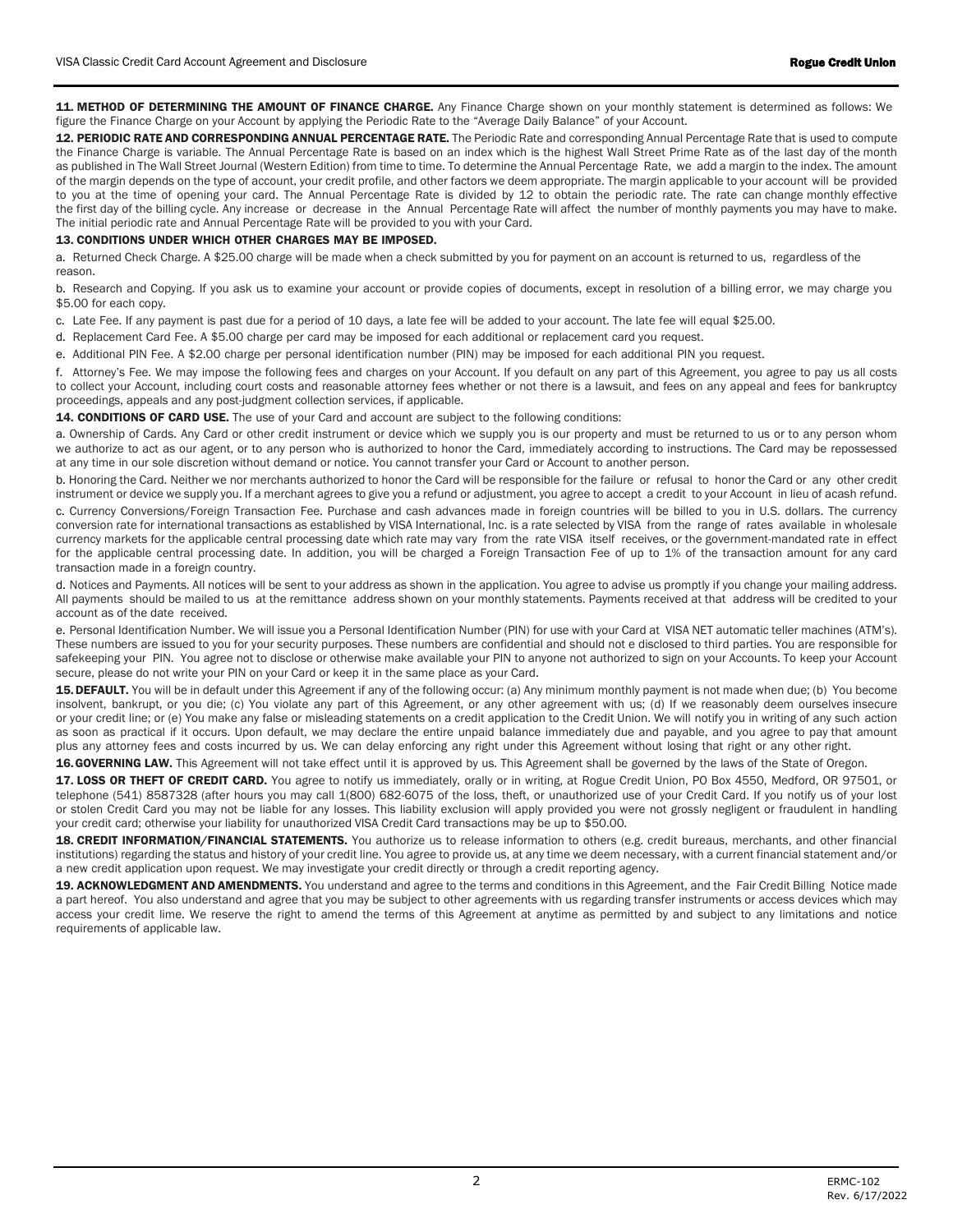## YOUR BILLING RIGHTS - KEEP THIS NOTICE FOR FUTURE USE

This notice tells you about your rights and our responsibilities under the Fair Credit Billing Act.

What To Do If You Find A Mistake On Your Statement: If you think there is an error on your statement, write to us at: Rogue Credit Union, PO Box 4550, Medford, OR 97501.

In your letter, give us the following information:

- Account information: Your name and account number.
- Dollar amount: The dollar amount of the suspected error.
- Description of problem: If you think there is an error on your bill, describe what you believe is wrong and why you believe it is a mistake.

You must contact us:

- Within 60 days after the error appeared on your statement.
- At least 3 business days before an automated payment is scheduled, if you want to stop payment on the amount you think is wrong.

You must notify us of any potential errors in writing. You may call us, but if you do, we are not required to investigate any potential errors and you may have to pay the amount in question.

What Will Happen After We Receive Your Letter: When we receive your letter, we must do two things:

1. Within 30 days of receiving your letter, we must tell you that we received your letter. We will also tell you if we have already corrected the error.

2. Within 90 days of receiving your letter, we must either correct the error or explain to you why we believe the bill is correct. While we investigate whether or not there has been an error:

- We cannot try to collect the amount in question or report you as delinquent on that amount.
- The charge in question may remain on your statement, and we may continue to charge you interest on that amount.
- While you do not have to pay the amount in question, you are responsible for the remainder of your balance.

• We can apply any unpaid amount against your credit limit.

After we finish our investigation, one of two things will happen:

• If we made a mistake: You will not have to pay the amount in question or any interest or other fees related to that amount.

• If we do not believe there was a mistake: You will have to pay the amount in question, along with applicable interest and fees. We will send you a statement of the amount you owe and the date payment is due. We may then report you as delinquent if you do not pay the amount we think you owe.

If you receive our explanation but still believe your bill is wrong, you must write to us within 10 days telling us that you still refuse to pay. If you do so, we cannot report you as delinquent without also reporting that you are questioning your bill. We must tell you the name of anyone to whom we reported you as delinquent, and we must let those organizations know when the matter has been settled between us. If we do not follow all of the rules above, you do not have to pay the first \$50 of the amount you question even if your bill is correct.

Your Rights If You Are Dissatisfied With Your Credit Card Purchases. If you are dissatisfied with the goods or services that you have purchased with your credit card, and you have tried in good faith to correct the problem with the merchant, you may have the right not to pay the remaining amount due on the purchase. To use this right, all of the following must be true:

1. The purchase must have been made in your home state or within 100 miles of your current mailing address, and the purchase price must have been more than \$50. (Note: Neither of these are necessary if your purchase was based on an advertisement we mailed to you, or if we own the company that sold you the goods or services.)

2. You must have used your credit card for the purchase. Purchases made with cash advances from an ATM or with a check that accesses your credit card account do not qualify.

3. You must not yet have fully paid for the purchase.

If all of the criteria above are met and you are still dissatisfied with the purchase, contact us in writing at the above address. While we investigate, the same rules apply to the disputed amount as discussed above. After we finish our investigation, we will tell you our decision. At that point, if we think you owe an amount and you do not pay, we may report you as delinquent.